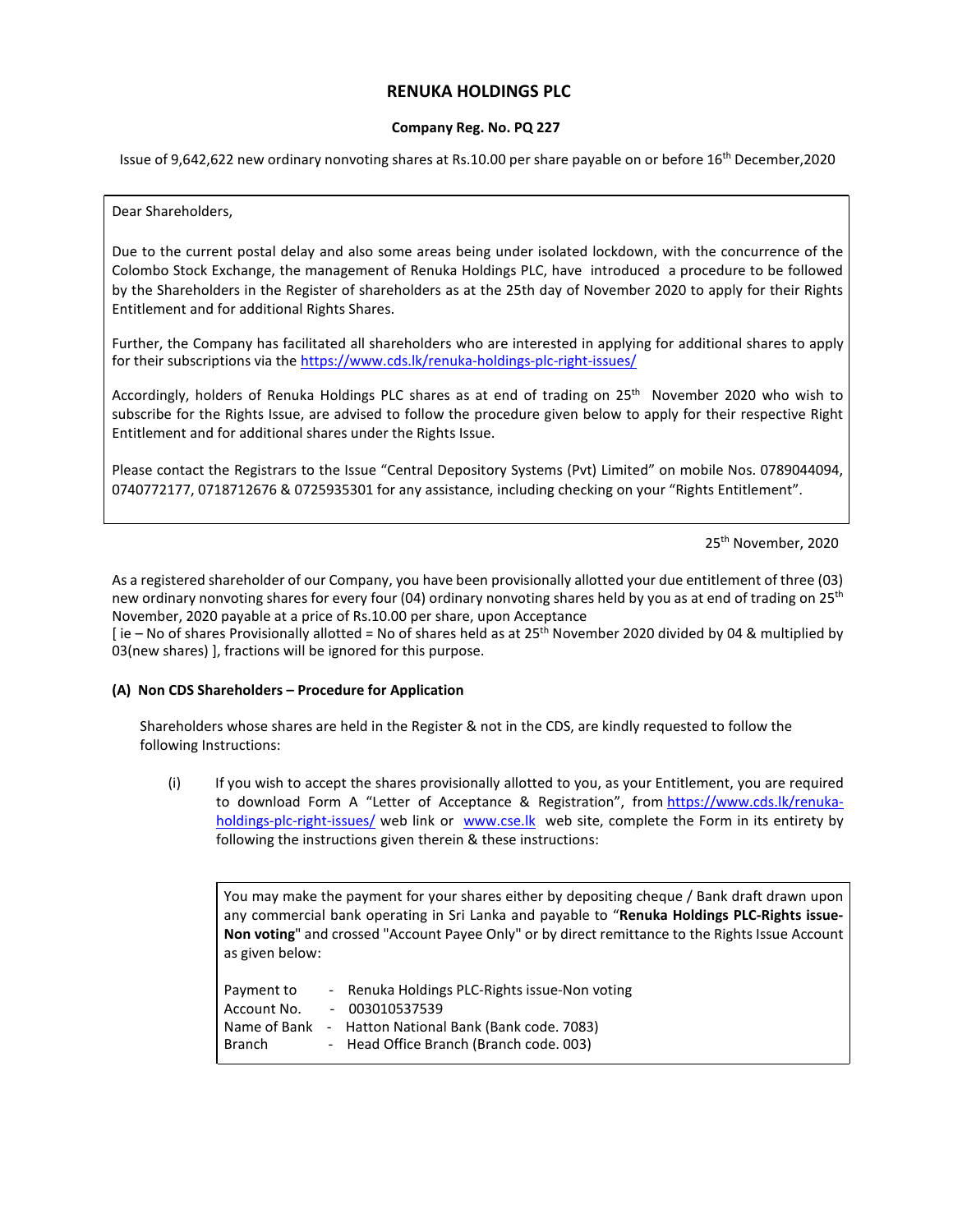(ii) If you wish to apply for Additional Shares, you are required to download Form C "Form of Application for Additional Shares" from https://www.cds.lk/renuka-holdings-plc-right-issues/ or www.cse.lk web site, complete same in its entirety by following the instructions given therein & these instructions:

You may make the payment (a separate payment) for your shares either by online fund transfer/ direct bank deposit or cheque / Bank draft drawn upon any commercial bank operating in Sri Lanka and payable to "**Renuka Holdings PLC-Rights issue-Non voting**" and crossed "Account Payee Only" or by direct remittance to the Rights Issue Account as given below:

| Payment to    | - Renuka Holdings PLC-Rights issue-Non voting |
|---------------|-----------------------------------------------|
| Account No.   | $-003010537539$                               |
| Name of Bank  | - Hatton National Bank (Bank code. 7083)      |
| <b>Branch</b> | - Head Office Branch (Branch code. 003)       |
|               |                                               |

- **IMPORTANT**  The completed "Letter of Acceptance & Registration" Form A & the "Form of Application for Additional Shares" Form C (as applicable) together with the separate receipt of the payments for shares applied for in Form A and / or Form C (as applicable) must be uploaded to the https://www.cds.lk/renuka-holdingsplc-right-issues/ or e-mail to registrars@cse.lk
- (iii) If you have a CDS account, and your existing shareholding is not lodged in the CDS, however you wish to trade in your Rights either fully or partly, you are advised to download Form B "Form of Renunciation to CDS", complete the Form in its entirety & upload to the https://www.cds.lk/renuka-holdings-plc-right-issues/ or e-mail the scanned Form to the Registrars to the Issue at registrars@cse.lk, to facilitate the Registrar to forward same to the CDS, for uploading your share Entitlement to your CDS Account (during Renunciation period).

Upon lodgment setout above, if you wish to subscribe for your rights (partly / fully), thereafter, please submit the required remittance / subscription to your Stockbroker / Custodian Bank, not later than 4.30 p.m. on  $15<sup>th</sup>$  December 2020 (being the last date of Renunciation to CDS) for onward transmission to the Registrars to the Issue via the CDS.

## **(B) CDS – Procedure – Procedure for Application**

Rights "Entitlement" of the shareholders whose shares are held in the CDS, will be directly uploaded to your CDS Account to facilitate trading from 8<sup>th</sup> December 2020 to 15<sup>th</sup> December 2020 (being the period of Renunciation).

- (i) If you wish to trade in your Rights Entitlement fully or partly, you may do so up to the last date of Renunciation to CDS, namely 15<sup>th</sup> day of December 2020.
- (ii) If you wish to subscribe for your Rights Entitlement (partly or fully) thereafter, you are required to submit your subscription / remittance to your Stockbroker / Custodian Bank, not later than 4.30 p.m. on 15<sup>th</sup> December 2020 (being the last date of Renunciation to CDS) for onward transmission to the Registrars to the Issue, via the CDS.
- (iii) If you wish to apply for Additional Shares, you are required to download Form C "Form of Application for Additional Shares", complete same form in its entirety by following the instructions given therein & these instructions: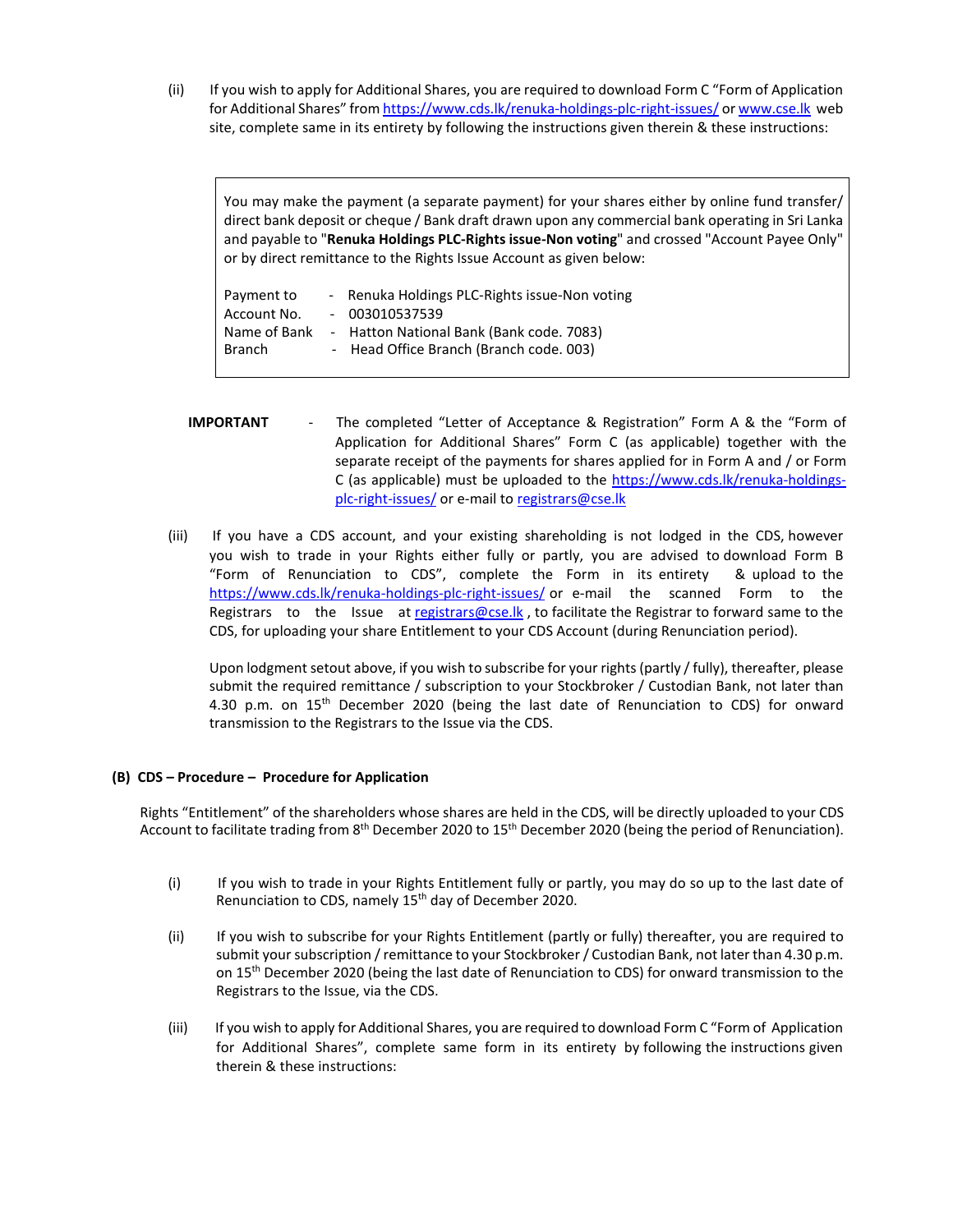You may make the payment (a separate payment) for your shares either by online fund transfer/ direct bank deposit or cheque / Bank draft drawn upon any commercial bank operating in Sri Lanka and payable to "**Renuka Holdings PLC-Rights issue-Non voting**" and crossed "Account Payee Only" or by direct remittance to the Rights Issue Account as given below:

| Payment to    | - Renuka Holdings PLC-Rights issue-Non voting |
|---------------|-----------------------------------------------|
| Account No.   | $-003010537539$                               |
| Name of Bank  | - Hatton National Bank (Bank code. 7083)      |
| <b>Branch</b> | - Head Office Branch (Branch code. 003)       |

**IMPORTANT** - The completed "Letter of Acceptance & Registration" Form A (Applicable only for the shares held in ledger of such shareholders who are holding shares of the company both in their CDS account & share ledger of the company) & the "Form of Application for Additional Shares" Form C (as applicable) together with the separate receipt of the payments for shares applied for in Form A and / or Form C (as applicable) must be uploaded to the https://www.cds.lk/renuka-holdingsplc-right-issues/ or e-mail to registrars@cse.lk

## **(C) Additional Information**

- (i) The direct remittance must be made by online fund transfer or bank deposit upon any commercial bank operating in Sri Lanka and payable to "**Renuka Holdings PLC-Rights issue-Non voting**". (If subscription is made through the CDS as set out in (B) above please pay your Stock Broker/Custodian Bank directly)
- (ii) Cheques must be honoured on first presentation for the application to be valid. Applications supported by cheques which are not honoured on first presentation will be rejected. Each Letter of Acceptance and Registration should be accompanied by a single Cheque/Bank Draft deposit confirmation, direct remittance (with advice) for the exact amount payable for the number of ordinary voting shares accepted. A separate Cheque/Bank Draft deposit confirmation, direct remittance (with advice) should be uploaded with the Form of Application for additional ordinary voting shares.
- (iii) The remittance from Non-Resident shareholders must be made out of an Inward Investment Account ("IIA") maintained with a Commercial Bank operating in Sri Lanka. Such applications must be accompanied by a letter from the respective commercial bank confirming same. If the payment is not made out of IIA, but out of an inward remittance or remittable funds, the approval of the Director, Department of Foreign Exchange to make such payment must accompany the Letter of Acceptance & Registration and the application for additional ordinary voting shares (as applicable).
- (iv) Please note that it is the Foreign Investor's/Non Resident Sri Lankan's responsibility to comply with laws relevant to the jurisdictions of their residency and of Sri Lanka.
- (v) Application Forms accompanying remittances, which are not in accordance with the instructions, will be rejected.
- (vi) The Rights shares allotted on this Issue would be directly uploaded to the CDS within 12 market days from the last date for acceptance and payment. Share certificates will not be issued.
- (vii) If the duly completed Form(s) and the payment for Rights Ordinary voting shares are not received before 4.30 p.m. on 16th December, 2020 (i.e. the last date of acceptance & payment) to the registrar to the issue Central Depository Systems (Pvt) Limited, the Rights Ordinary voting shares to which you are entitled to will be deemed to have been declined and will be treated as cancelled.
- (viii) Completed applications (via web portal] along with the payment or proof of payment [scanned copies (via web portal) should be submitted to the Registrars during office hours i.e. Monday to Friday between 8.30 a.m. to 4.30 p.m. https://www.cds.lk/renuka-holdings-plc-right-issues/.